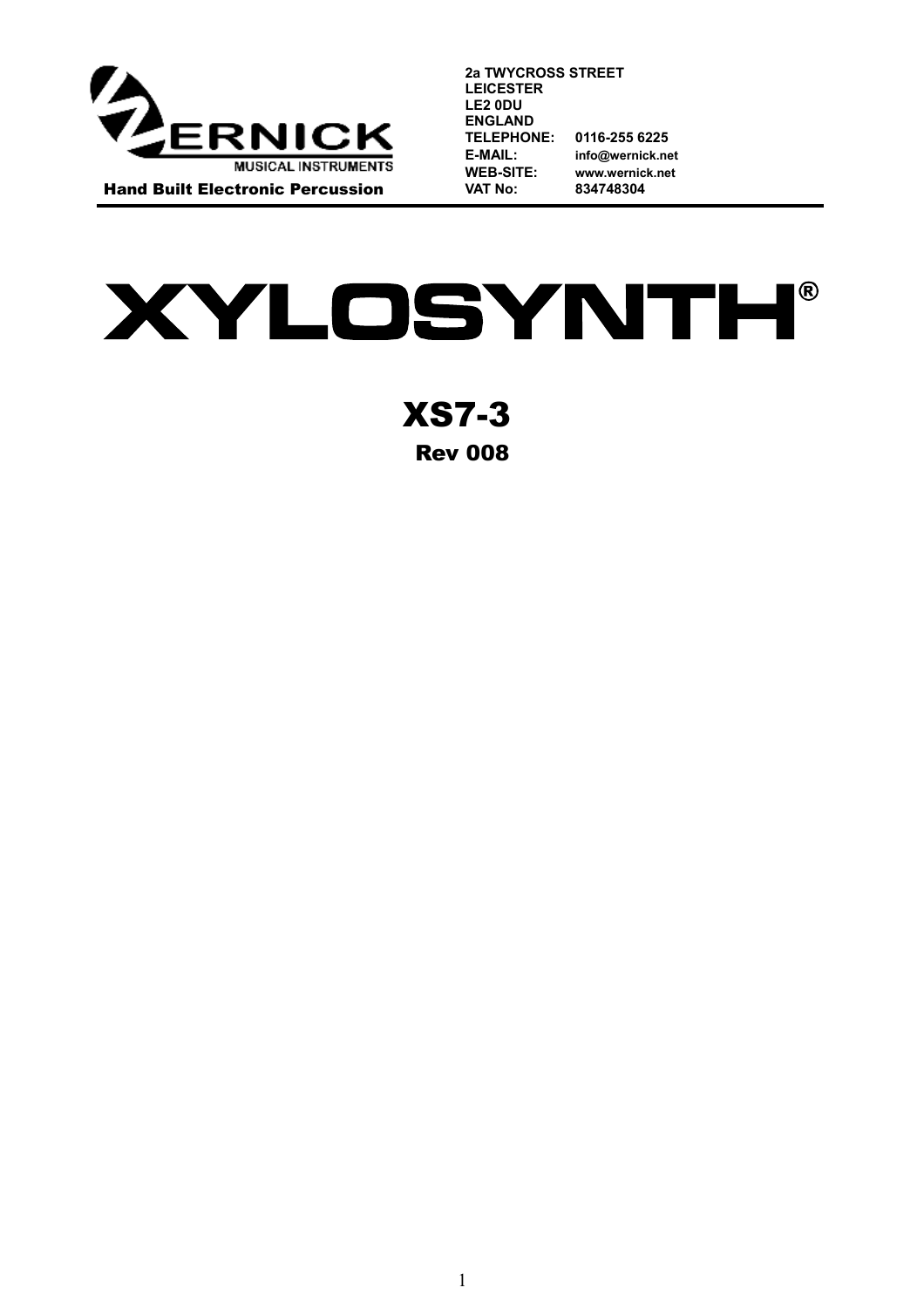# Index

| <b>1.0</b> Introduction<br><b>PAGE NUMBER</b>                | 3  |
|--------------------------------------------------------------|----|
| <b>2.0</b> Setting Up Your Xylosynth System                  |    |
| 2.1 Sound Sources                                            |    |
| 2.2 Amplification                                            |    |
| <b>3.0</b> A Quick MIDI Lesson                               | 4  |
| <b>3.1 MIDI Programme Number</b>                             |    |
| 3.2 MIDI Bank Number                                         |    |
| <b>3.3 MIDI Note Number</b>                                  |    |
| 3.4 MIDI Velocity Number                                     |    |
| <b>3.5 MIDI Channel Number</b>                               |    |
| 4.0 Patches                                                  |    |
| <b>5.0 Control Panel</b>                                     | 5  |
| <b>5.1 Push Button Control</b>                               |    |
| 5.2 Song List/Patch Up/Down                                  |    |
| <b>5.3</b> Octave Shift                                      |    |
| <b>5.4</b> Sustain                                           |    |
| <b>5.5</b> Types of Pedal                                    |    |
| <b>6.0</b> Analogue Settings                                 | 6  |
| 6.1 Length of Note                                           |    |
| <b>6.2</b> Sensitivity Knob                                  |    |
| <b>7.0 Display</b>                                           |    |
| <b>8.0</b> Introduction to Programming                       | 7  |
| <b>8.1 Global Settings</b>                                   |    |
| 8.2 Song List                                                | 8  |
| 8.3 Patch Settings                                           | 9  |
| 8.4 Patch Template                                           | 10 |
| <b>9.0 The Noise Threshold</b>                               |    |
| <b>10.0 Different Ways of Manipulating Your Sound Volume</b> |    |
| <b>11.0 Internal Sounds</b>                                  | 11 |
| 12.0 How to Replace a Key                                    | 13 |
| <b>13.0 General Care</b>                                     | 14 |
| <b>14.0 Physical Specifications</b>                          |    |
| <b>15.0 How to Contact us</b>                                |    |
| <b>16.0 MIDI Implementation Chart</b>                        | 15 |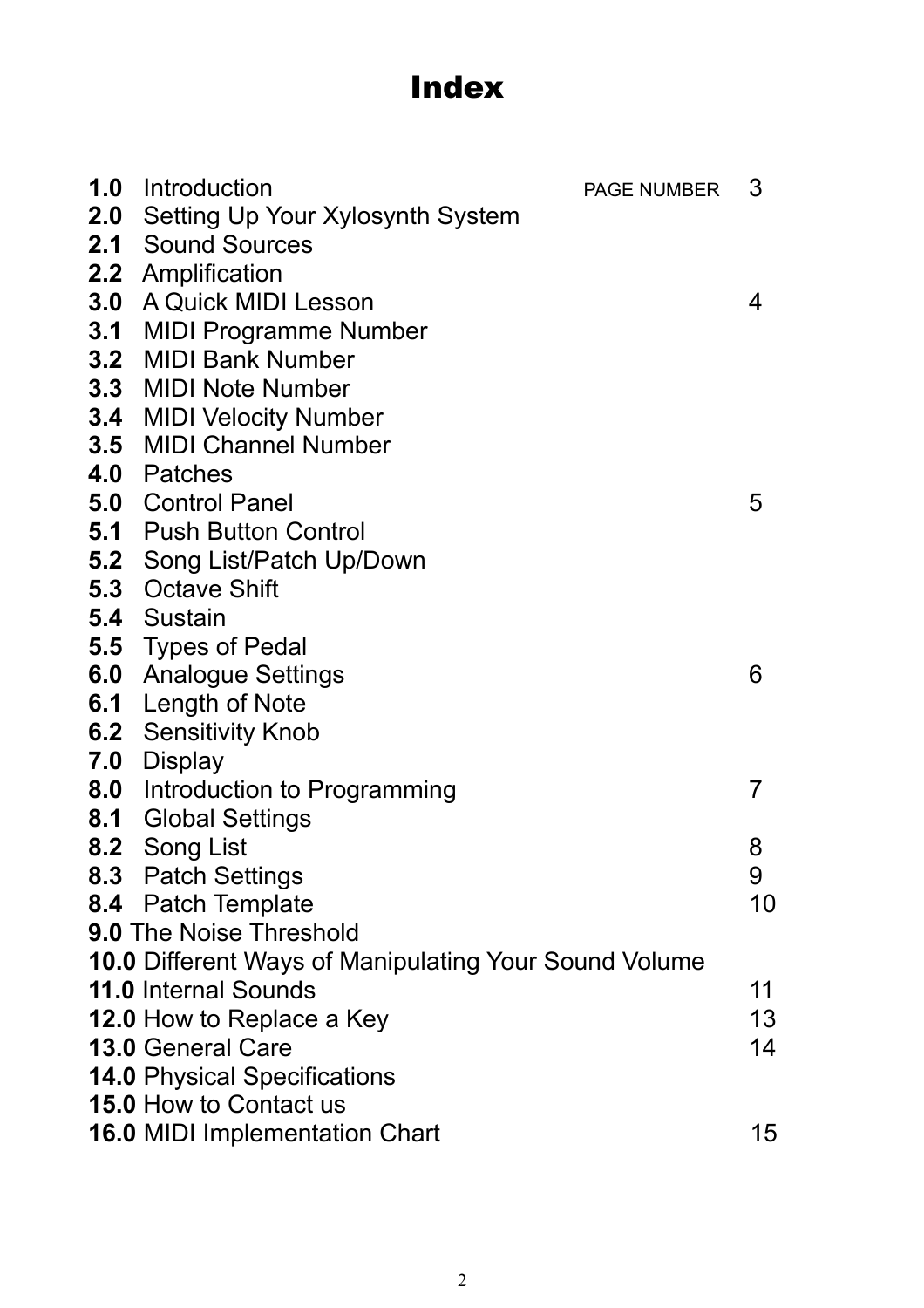## 1.0 Introduction

Thank-you for choosing a Wernick Xylosynth. You are now the owner of a hand built MIDI compatible tuned percussion controller designed to put mallet players in the most comfortable MIDI environment possible. We've asked players like you a lot of questions over the last few years and the information gathered together has resulted in many of the unique features of the Xylosynth. Innovations like the wooden playing surface and the flexible, easy to use software have come from this process. We're proud to be a 'musician led' instrument company and continue to strive to realise the imagination of music makers.

 Your basic Xylosynth package should include the following: **3 Octave F-F Xylosynth USB Power Supply Adapter 2 x 3 metre USB A-A Cables 3 metre MIDI (5 Pin DIN) Connector Manual Pair of Soft Vibraphone Mallets**

## 2.0 Setting Up your Xylosynth

**1.** Always make sure you mount your Xylosynth on a solid table or keyboard stand. Check the carrying capacity of any stand. If you **plug your pedals in first** and power up the instrument the Xylosynth will recognize an open pedal or closed pedal and adjust itself accordingly. **If you plug/unplug pedals while powered up the instrument may crash so press the edit button to reset or power up again.**

**2. Power In/USB** – For 'power only' use the top slot (from wall adaptor or USB Power Bank). There is no on/off switch. For USB MIDI communication use bottom slot. If you have USB 3.0 (blue indicator) or above you can use the bottom slot for communication and power. It may well work with USB 2 in your laptop but we take no responsibility for any damage caused. The instrument needs to be **stable** while calibrating on power up so always push the USB cable in **gently** to avoid disturbance if the other end is already connected to the power source.

**3.** If you have internal sounds, plug in your headphones or line out to PA and start playing. Or, using the supplied MIDI lead or USB cable, connect to your chosen external sound source (the Xylosynth is set to Channel 1 as a factory default).

### 2.1 Sound Sources

The Xylosynth is a MIDI controller and the standard instrument has no internal sounds. If you don't have internal sounds the first thing needed is a sound source. This could be a sound module or software based sampler in your PC or Mac. Sound modules with tuned percussion sounds are available from most large musical equipment retailers. As well as traditional tuned percussion sounds, sound modules often contain several digital sounds with a very fast attack making them mallet friendly. For the individual sounds of your choice you need a software based system. There are many sample libraries available with traditional and synth sounds.

### 2.2 Amplification

The final link in the chain from Xylosynth to performance is amplification. The simplest thing to do is to plug a pair of good quality headphones into your sound source or Xylosynth with internal sounds. Otherwise simply use a keyboard or 'active' speaker amp. For playing live, to really appreciate the stereo of most of the sounds you'll be using, the best solution is a small mixer with a pair of active speakers. As with all amplification it is important to tailor your system to every possible requirement you can think of. We do advise you should try out the amplification system before you buy or find very good recommendations. Think about weight if you have to take the system on the road.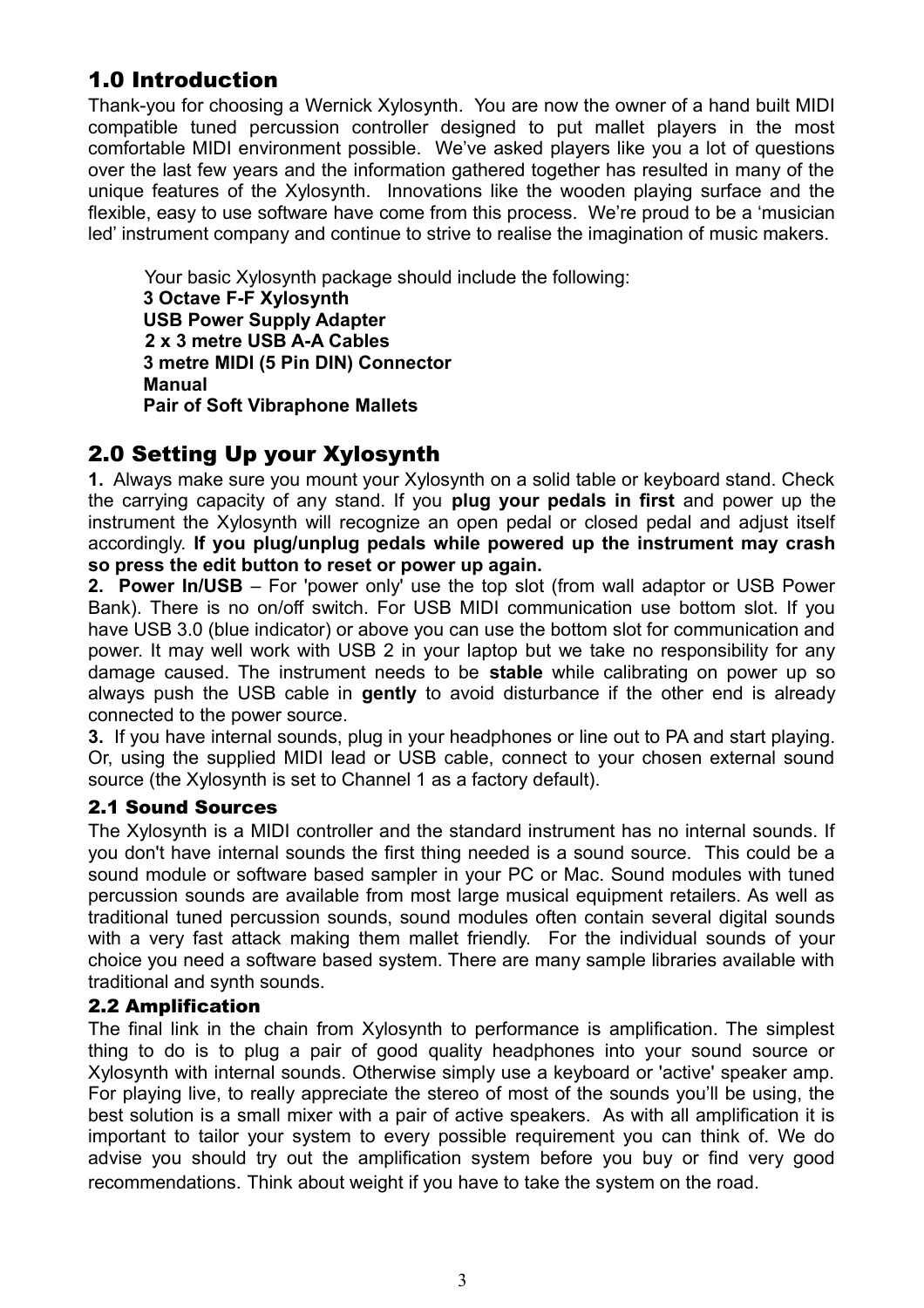## 3.0 A Quick MIDI Lesson

The Xylosynth is a MIDI controller so it might be useful to include a short section on the basics. MIDI stands for Musical Instrument Digital Interface and is a digital computer code that all manufacturers in the music industry use. It means that the Xylosynth and any other MIDI device can communicate. It has become a world wide standard so you will be able to find MIDI equipment that is compatible with the Xylosynth everywhere (either through '5 Pin Din Midi' or 'USB to MIDI'). There are many volumes dedicated to the subject and to be honest all you really need to understand to use your Xylosynth are the following five parameters:

### 3.1 MIDI Program Number (0-127 or 1-128)

The Program Number is the **code number** for the **sound** that comes from your sound source. It instructs the sound module to switch to a particular sound. There are 128 standard General Midi (GM) sounds, numbered 0-127 or 1-128 depending on the source. Normally the sound source will have a name for each sound displayed on its screen. The Xylosynth is set at 1-128 so Vibraphone is number 12. If your sound source is numbered 0-127 then you can change the numbering of the Xylosynth to 0-127 (Global Settings, C. MIDI Format), the Vibraphone would become 11.

### 3.2 MIDI Bank Number (0-15 or 1-16)

Some sound sources have several banks of sounds with 128 different sounds in each. Our internal sounds have just one bank of 128 sounds. We have customized our sounds into 'patch settings' and numbered the patches to correspond to the programme numbers.

### 3.3 MIDI Note Number

There are 128 Note Numbers in MIDI and these define the **pitch** of the sound. It's like having a keyboard with 128 keys. An easy reference point to remember is Middle C (C4) which is MIDI Note Number 60. Tuned A (440-442Hz) is MIDI Note Number 69.

### 3.4 MIDI Velocity Number

There are 128 levels of velocity in MIDI. The Velocity Number defines the amount of expression that can be applied to a MIDI sound. For example if you play a Vibe bar really hard the sound is very loud compared to if you give it a gentle stroke. Basically the same thing applies in MIDI and is defined within 128 levels from 0 to 127. A level of 0 is equivalent to a note off message. The Xylosynth actually has around 14000 levels which are divided down to 128 before the Midi message is sent.

### 3.5 MIDI Channel Number (0-15 or 1-16)

There are 16 Channels in MIDI and these are the codes used to allow different MIDI devices to talk to each other or to play different tracks within software programs. This is mainly relevant to software based systems. The Xylosynth sends out messages on Channel 1 as a factory setting. The GM sounds are the same for all MIDI Channels except Channel 10 which is dedicated to "percussion" sounds.

### 4.0 Patches

With the new Mk7 Xylosynth we can create 'Patches' by choosing a programme, for example 12 Vibes, then altering the 'parameters' to suit ourselves and saving to use next time. Parameters such as setting the first note (MIDI note number) for the pitch we want to start on and setting the note length (although this can be overridden with the note length knob) amongst other things. Basically, 'a patch is a configured sound that can be recalled for playback'. All 128 GM sounds have been configured into usable 'Patches' and it is the Patch number that changes with the patch buttons/pedals.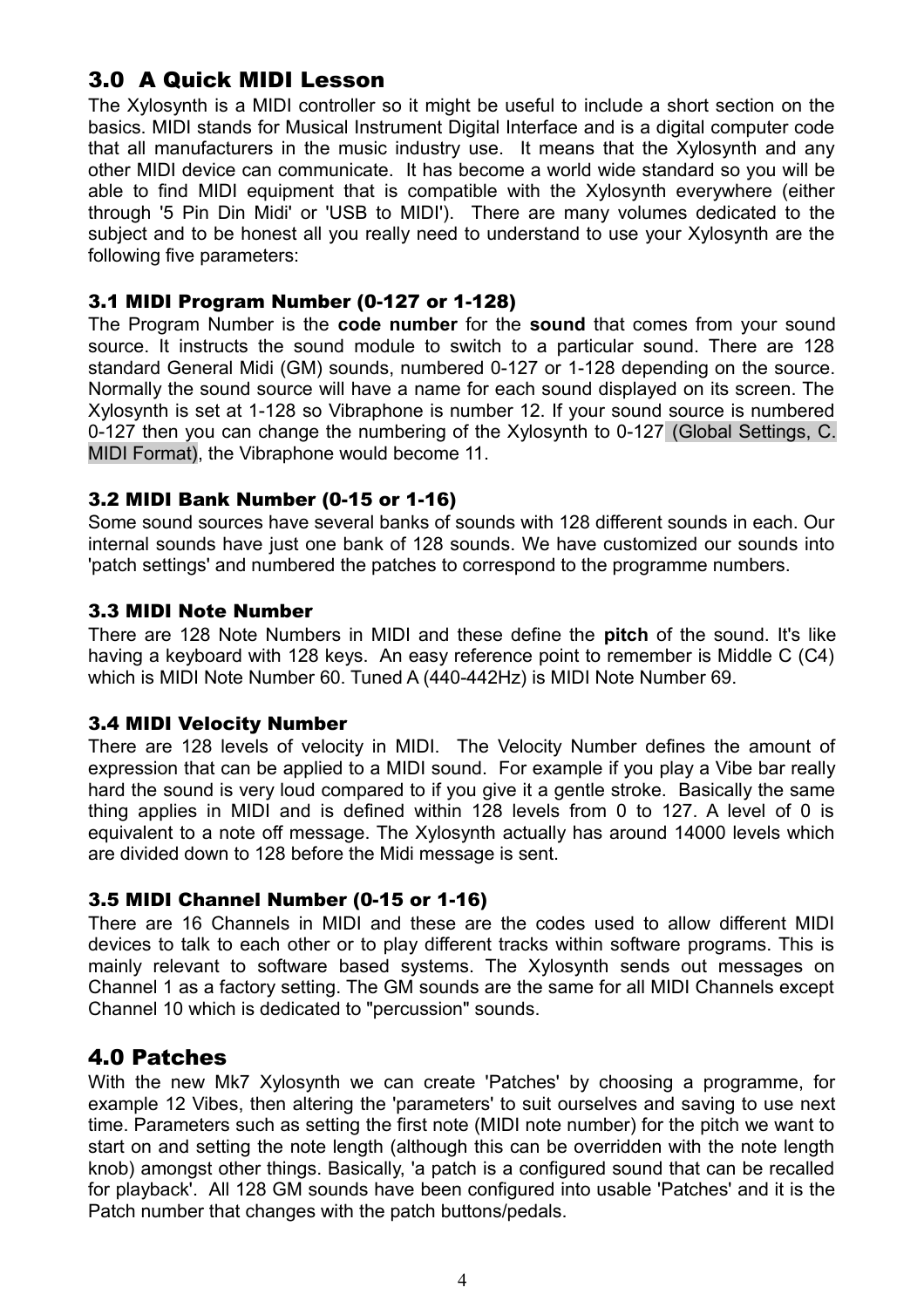## 5.0 Control Panel

If you look to the right hand side of the front panel you'll see the connections for Line Out (to amplification), Headphone Socket, Power In/USB, MIDI Out, Blue LED Indicator, five pedal inputs and above them the four push buttons for Octave Shift and Patch Change.



### 5.1 Push Button Controls

There are four push buttons to change octaves, patch or song list. In Performance Mode they operate the octave shift and patch/song list. In Edit Mode they will move the cursor or change values.

### 5.2 Song List/Patch Up/Down

These buttons change the patch or song list by +1 or -1 each time. If you are in 'song list' mode they will change the song list number and if you are in 'patch' mode they will change the patch number. The instrument will arrive in patch mode so you can scroll through all the sounds. Simply press the save button to the left of the display to get into song list mode. You can make a song list of up to 50 patches. Just press 'save' again to get back into patch mode.

### 5.3 Octave Shift

Octave Shift will change the range of the keyboard layout. On start up the instrument's range will be dependent on the size of your Xylosynth and the patch you are in. By pressing the octave shift you can shift up or down an octave (12 notes). This can be in **'latching mode'** where the shift stays until you press the pedal/button again to change it or **'single shift mode'** (for pedals only) where the octave reverts to it's previous range as soon as you release the pedal (see Patch Settings K. Octave Shift). The pedal factory default is 'single shift mode'.

### 5.4 Sustain

Pedal input 'Sustain' will sustain all notes playing or about to play when you press the pedal. The sound you are playing will have to be sustainable or be looped for the sustain pedal to be effective. For example Vibes sound will sustain but not Marimba. There are four sustain modes. See Patch Settings L. Hold is the default setting.

### 5.5 Type of Pedals

All 5 inputs are for use with mono **digital/**on/off pedals or switchable expression pedals with digital functionality. On/Off (digital) pedals can be 'normally open' or 'normally closed' (or switchable). If you **plug your pedals in first** and power up the instrument the Xylosynth will recognize the difference and adjust itself accordingly to work with them. **If you plug/unplug pedals while powered up just press the edit/exit button to reset or power up again.** Your on/off pedals must be non-latching. **You must only use nonpowered (no battery) pedals. You may damage a chip inside that will have to be replaced if you plug in a device that has Voltage.**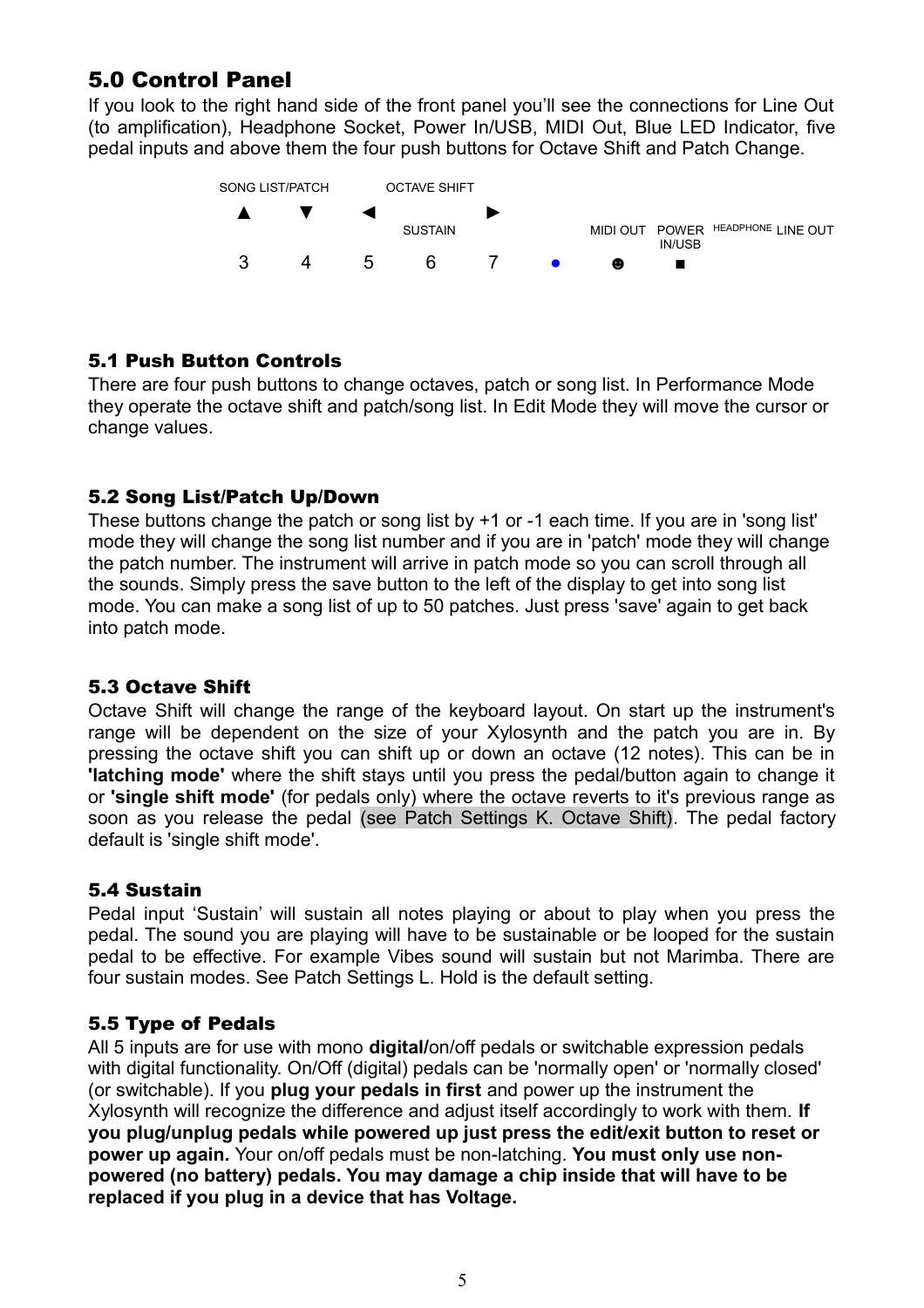## 6.0 Analogue Settings



**NOTE LENGTH** 

### 6.1 Length of Note Knob

Although you can set your preferred note length for each patch in the patch settings, the Length of Note Knob allows instant adjustment 'on the fly'. The control begins with 'instant note off' at 0.03 seconds (30 Milliseconds) and goes up to 8 seconds. You have to turn the knob by at least 1 division on the dial to activate it otherwise it won't override the patch setting. If the knob is activated and turned to **zero** an 'all notes off' message is also sent so it can be used as a 'panic button'. For the panic feature to work with an external sound source make sure the sound source is set to accept 'all notes off' messages.

#### 6.2 Sensitivity Knob

This is the master sensitivity control and affects all the keys equally no matter which patch you are in. It can be used to adapt the Xylosynth's playing characteristics to your playing style and choice of mallets. At its lowest setting it will be very hard to achieve full 127 velocity. At its highest setting it will be very hard to achieve a velocity of 1. In effect the sensitivity control can act as a volume control knob 'on the fly'. Starting with the sensitivity knob at its maximum setting and striking a key to the hardest you are likely to play, turn the knob anticlockwise. When the sound heard starts to drop from your sound source stop turning the sensitivity knob. Setting the knob to about a third seems to give most people the best dynamic range. We strongly advise you use rubber core mallets to give a good dynamic range, to keep the acoustic contact sound minimal and to protect the sensors.

## 7.0 Display

The new Mk7 Xylosynth is using the latest technology OLED display so we can show more information to the player. When you are 'performing' there are 2 choices. You can either have the Patch screen showing where you can scroll through a long list of all the Patches or the Song List screen showing where you can scroll through a select list of patches that you have chosen for the song list. The instrument will arrive in patch mode with a shortcut to song list mode by pressing the 'save' button (press 'save' again to get back to patch mode).

|                    | <b>HARPSICORD</b>   |              |
|--------------------|---------------------|--------------|
| CHAN <sub>01</sub> | <b>PITCH</b>        | <b>PATCH</b> |
| <b>PRG 007</b>     | NOTE C <sub>3</sub> |              |
| BANK 01            | MIDI<br>048         | 007          |

#### **PATCH CONTROL SCREEN**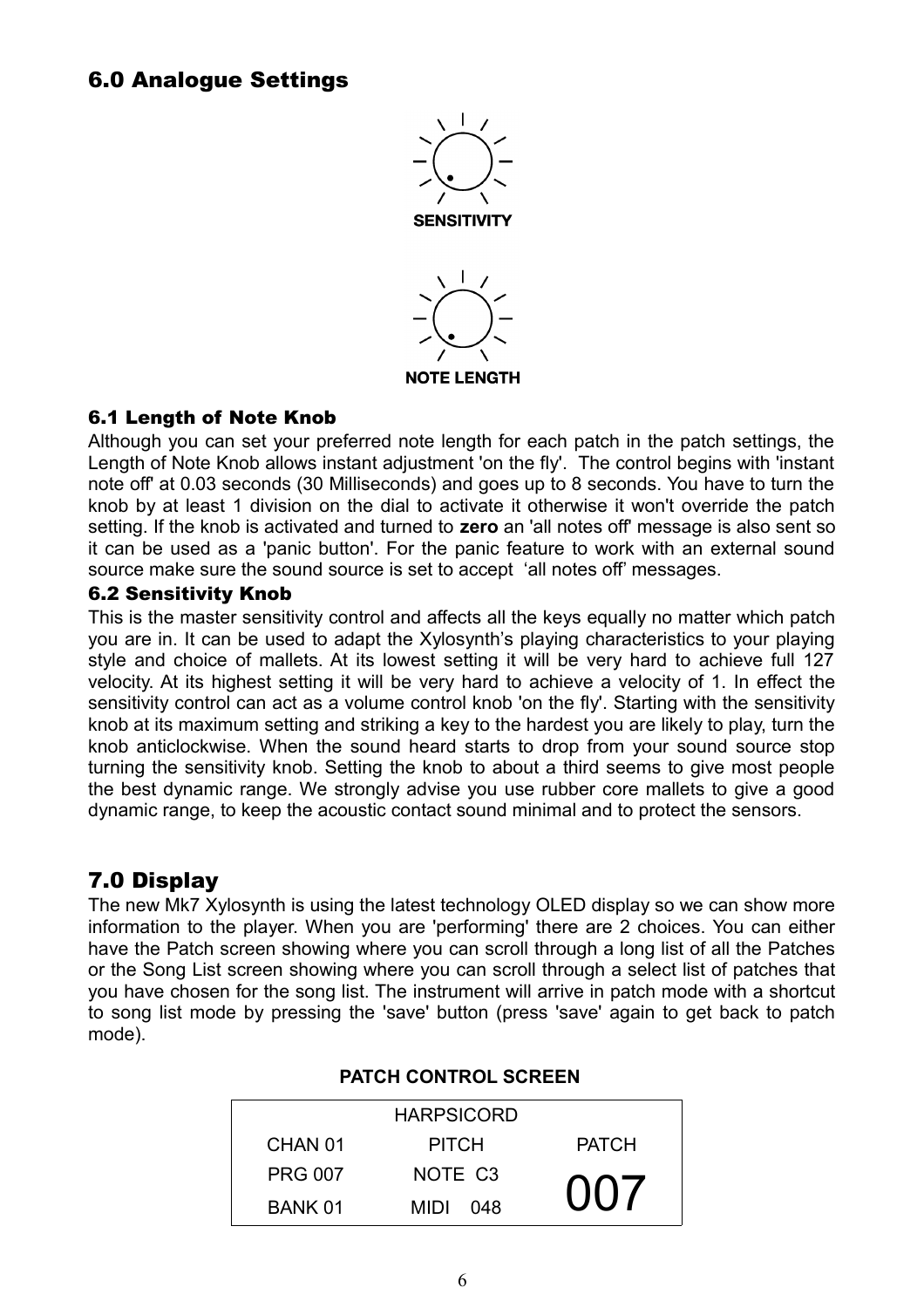### **SONG LIST CONTROL SCREEN**

|                                  |                           | <b>HARPSICORD</b>   |              |
|----------------------------------|---------------------------|---------------------|--------------|
| next patch on list $\rightarrow$ | $011 \blacktriangleright$ | <b>PITCH</b>        | <b>PATCH</b> |
| no.of song on list $\rightarrow$ | SONG <sub>01</sub>        | NOTE C <sub>3</sub> |              |
| previous song on list            | $\blacktriangleleft$ 002  | MIDI<br>048         | 007          |

You can customize the screen brightness see Global Settings G.

**When you change patch, the next sound will be heard immediately but the screen takes a fraction of a second to catch up.**

## **PROGRAMMING SECTION**

## 8.0 Introduction to Programming



### **There are 4 main programming/edit screens.**

- 1. Press the EDIT/EXIT button on the right of the display, keep it pressed and it will scroll through the 4 options – Global Settings – Song List – Patch Settings – Patch Template. If you want to edit Global Settings, release the button when you see Global Settings. If you release the button on the wrong list, press the button again to exit. The performance screen comes back up and then you can start again. Once you have chosen your screen:
- 2. Select the item/s you want to change using the up/down patch buttons.
- 3. Select your change/s using the left/right octave shift buttons.
- 4. **SAVE** your change/s using the save button to the left of the display.
- 5. **EXIT** the edit mode by pressing the Exit/Edit button until it says **'Performance Mode'. Settings may work imperfectly unless you are in Performance Mode.**

### **Press 'Exit' at any time to get out of a screen.**

**Shortcut – a quick press on the edit button will get you back into the last screen you were editing.**

## 8.1 Global Settings

The Global Settings influence the instrument as a whole. There are 10 items. A-J that you can alter. See 8.0 on how to get into the Global Settings edit screen and on how to choose options using patch and octave buttons.

| Press $\blacktriangleleft$ for patch settings | $\triangleleft$ GLOBAL SETTINGS $\triangleright$ | Press $\triangleright$ for song list |  |
|-----------------------------------------------|--------------------------------------------------|--------------------------------------|--|
|                                               | A. Patch Cntrl                                   | <b>PATCH</b>                         |  |
|                                               | <b>B. MIDI Format</b>                            | $1 - 128$                            |  |
|                                               | C. Middle C Format                               | $C-4$                                |  |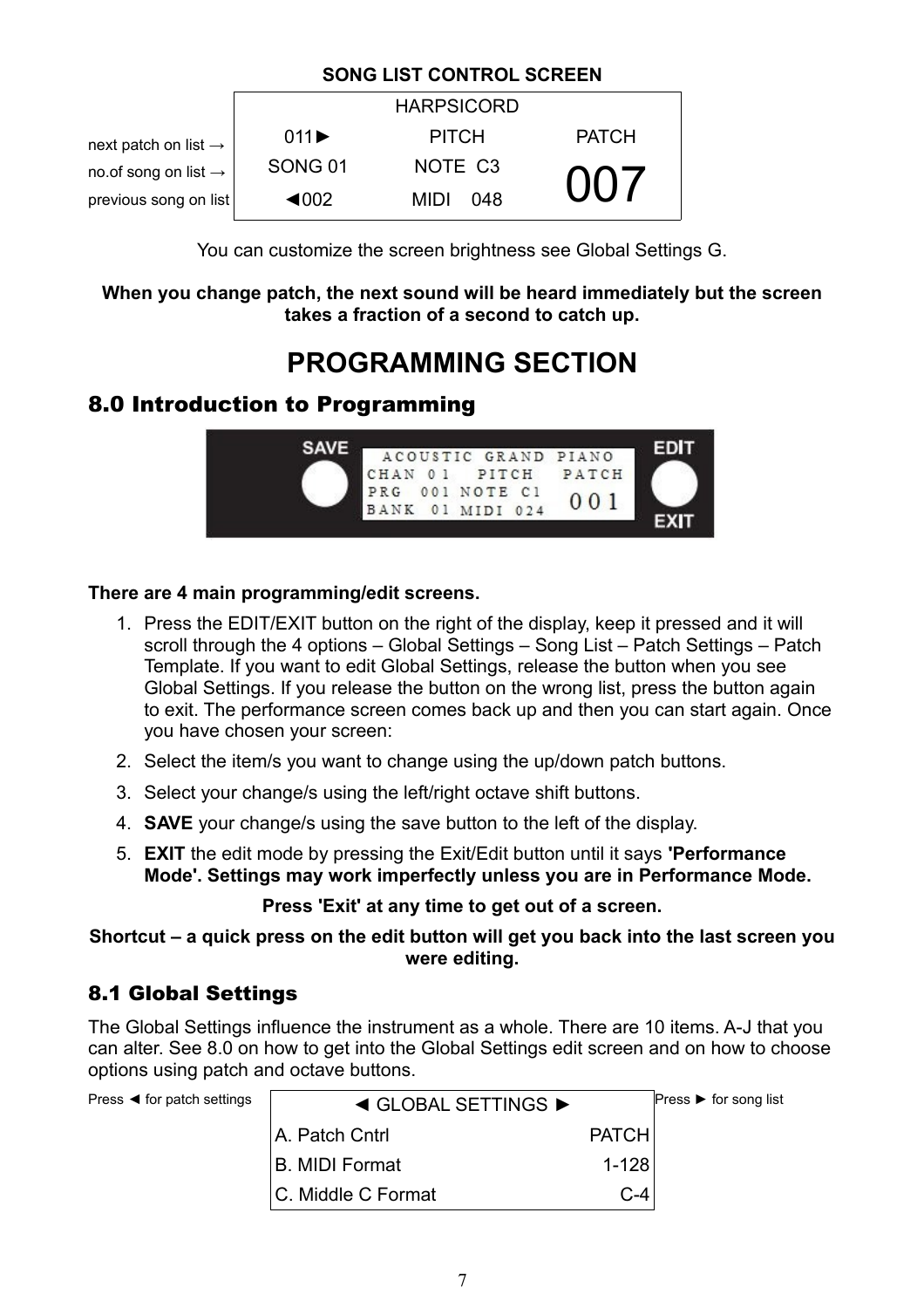| <b>A. PATCH CONTROL</b>   | PATCH/<br><b>SONG</b>                                                                                                                                                                                                                                                                                                                                                                                                                                                                                                                | Switch the Xylosynth between incremental patch up/down<br>control or song list control. There is a shortcut between these<br>by pressing the SAVE button to the left of the display.                                                                                                                            |
|---------------------------|--------------------------------------------------------------------------------------------------------------------------------------------------------------------------------------------------------------------------------------------------------------------------------------------------------------------------------------------------------------------------------------------------------------------------------------------------------------------------------------------------------------------------------------|-----------------------------------------------------------------------------------------------------------------------------------------------------------------------------------------------------------------------------------------------------------------------------------------------------------------|
| <b>B. MIDI FORMAT</b>     | $0 - 127/1 - 128$                                                                                                                                                                                                                                                                                                                                                                                                                                                                                                                    | Sets the first programme number, bank number and patch to<br>display either 0 or 1. MIDI standard starts on 0 but many<br>connecting devices start on 1.                                                                                                                                                        |
| <b>C. MIDDLE C FORMAT</b> | <b>C4/C5</b>                                                                                                                                                                                                                                                                                                                                                                                                                                                                                                                         | Sets middle C, MIDI note number 60, to display either C4 or<br>C5. MIDI standard states that middle C is C5 but C4 is more<br>commonly used for middle C.                                                                                                                                                       |
| <b>D. NOISE THRESHOLD</b> | $0 - 200$                                                                                                                                                                                                                                                                                                                                                                                                                                                                                                                            | Threshold above which the instrument does not pick up<br>external noise and trigger randomly (blue light flashes<br>randomly). Will also affect the sensitivity of the lightest hits.<br>May only need to adjust one or two notches either way. See<br>9.0.                                                     |
| <b>E. MAX POLYPHONY</b>   | 64, 128, 256, 512                                                                                                                                                                                                                                                                                                                                                                                                                                                                                                                    | This sets the maximum number of sounds heard at the same<br>time. Too small and notes may be missed. Too high and<br>latency may be noticeable, especially on computer based<br>systems. This setting is about optimising your sound source as<br>certain sound sources can only work with a limited polyphony. |
| <b>F. KEY CALIBRATION</b> | If a key is replaced or becomes less sensitive the individual key can be adjusted<br>to bring the key/s into line. Screen 1 shows the key number and original sensitivity.<br>Bring your new or 'waning' key sensitivity into line at about 100. A waning or<br>'losing sensitivity' key will have lost some dynamic after this process but will still<br>play. This won't work if the key is broken. Press SAVE and the results are now<br>saved and you will be back in Global Settings screen. YOU CAN PRESS EXIT AT<br>ANY TIME. |                                                                                                                                                                                                                                                                                                                 |
| <b>G. DISPLAY</b>         | Brightness - OFF to 100                                                                                                                                                                                                                                                                                                                                                                                                                                                                                                              |                                                                                                                                                                                                                                                                                                                 |
| <b>H. CREATE BACKUP</b>   | Backs up all your patch settings - takes $\approx$ 5mins                                                                                                                                                                                                                                                                                                                                                                                                                                                                             |                                                                                                                                                                                                                                                                                                                 |
| <b>I. RESTORE BACKUP</b>  | Overwrites the patch settings using the back up stored settings - takes $\approx$ 5mins                                                                                                                                                                                                                                                                                                                                                                                                                                              |                                                                                                                                                                                                                                                                                                                 |
| <b>J. FACTORY RESET</b>   | Overwrites all settings to the factory default - takes $\approx$ 5mins                                                                                                                                                                                                                                                                                                                                                                                                                                                               |                                                                                                                                                                                                                                                                                                                 |

## **PRESS 'EXIT' AT ANY TIME TO GET OUT OF A SCREEN.**

## 8.2 Song List

Instead of scrolling through all 128 patches you may want to create a song list of a few favourite patches or of the patches you need for a certain performance. See 8.0 on how to get into the Song List edit screen and on how to choose using patch and octave buttons.





- 1. Using the Song List/Patch buttons scroll down one line to the first song in the list.
- 2. Using the Octave Shift buttons choose your song (patch).
- 3. Using the Song List/Patch buttons scroll down one line to the next song in the list.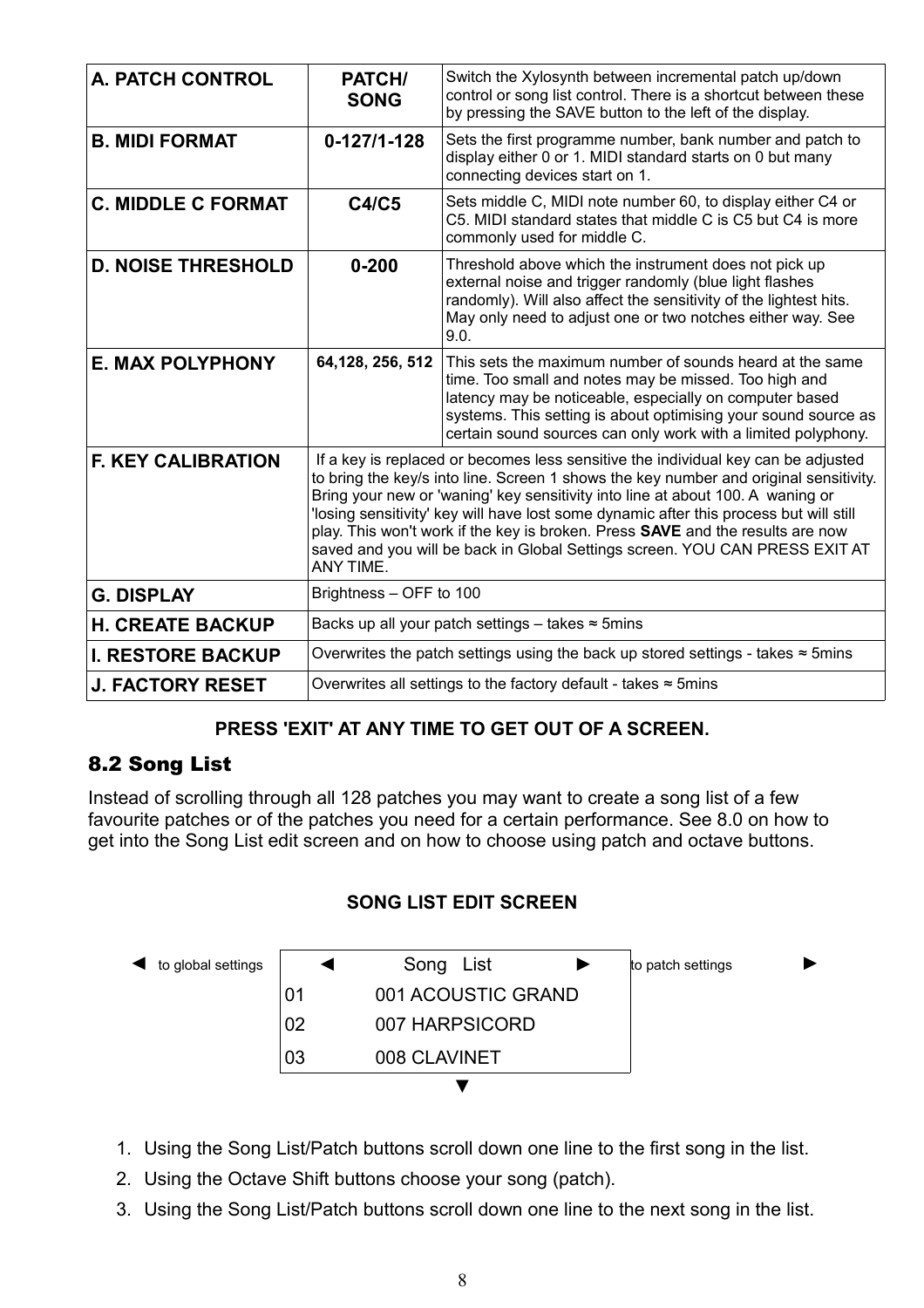- 4. Repeat 3**.** until you have chosen your list.
- 5. To DELETE a patch in the song list press exit and follow instructions on screen.
- 6. To INSERT a patch in the song list press save and follow instructions on screen.
- 7. To finish, press the 'Save' button to left of the screen (and again).
- 8. Press 'Exit' right of screen

You can make a song list of up to 50 patches.

### 8.3 Patch Settings

See section 4.0 for a definition of Patch. You can store up to 128 patches in the memory. These 128 patches have been pre-programmed using the 128 GM format sounds. You can alter the parameters listed below to customize these patches. If at any time you want to get the factory default settings back go to Global Settings J. See section 8.0 on how to get into the Patch Settings and on how to change parameters using patch and octave buttons.

### **PATCH EDIT SCREEN**

| $\triangleleft$ 001 ACOUSTIC GRAND $\triangleright$ |     |
|-----------------------------------------------------|-----|
| A. Program                                          | 001 |
| <b>B.</b> Channel                                   | 001 |
| <b>C. Bank</b>                                      | 001 |
|                                                     |     |

First select your Patch Number on the top line using the Octave Shift buttons. They are numbered 1 -128. They are pre-programmed and named using the 128 internal GM sounds.

| A. Programme           | 1-128 (or 0-127)                                                                                                                                                                       | Selects programme number                                                                                                                                                                                         |
|------------------------|----------------------------------------------------------------------------------------------------------------------------------------------------------------------------------------|------------------------------------------------------------------------------------------------------------------------------------------------------------------------------------------------------------------|
| <b>B. Channel</b>      | $1-16$ (or 0-15)                                                                                                                                                                       | <b>Selects Channel Number</b>                                                                                                                                                                                    |
| C. Bank                | $1-16$ (or 0-15)                                                                                                                                                                       | Selects bank Number                                                                                                                                                                                              |
| D. Octave              | 0, 12, 24, 36, 48, 60,<br>72, 84, 96, 108                                                                                                                                              | Sets the MIDI Note Number of the first key in steps of<br>12                                                                                                                                                     |
| E. Semitone            | 000-011                                                                                                                                                                                | Offsets the MIDI Note Number of the first key in steps<br>of 1.                                                                                                                                                  |
| <b>F. Min Velocity</b> | 001-127                                                                                                                                                                                | Sets minimum MIDI Velocity for lightest hit.                                                                                                                                                                     |
| <b>G. Max Velocity</b> | 001-127                                                                                                                                                                                | Sets maximum MIDI Velocity for hardest hit                                                                                                                                                                       |
| H. Note Length         | $0.01 - 8.00$                                                                                                                                                                          | Sets default Note Length for patch. Note length Knob<br>movement will over-ride value.                                                                                                                           |
| I. Dampening           | requires action                                                                                                                                                                        | Select dampening to unlock. Set dampening level<br>using mallet strikes to set maximum dampening level.<br>Can be fine tuned using buttons. Will lock again on<br>exit. To turn OFF, reduce level to 0 and SAVE. |
| J. Polyphony           | <b>Poly/Mono</b>                                                                                                                                                                       | Selects polyphonic or monophonic mode.                                                                                                                                                                           |
| K. Octave Shift        | LATCH<br>Shifts 1 octave and holds new value when pedal is released<br><b>SINGL</b><br>Shifts 1 octave but reverts when the pedal is released.                                         |                                                                                                                                                                                                                  |
| L. Sustain Mode        | <b>HOLD</b> – Holds off sending out MIDI note off messages until pedal is<br>released then all note off messages are sent.<br><b>MIDI CC 64</b> - On/Off switch that controls sustain. |                                                                                                                                                                                                                  |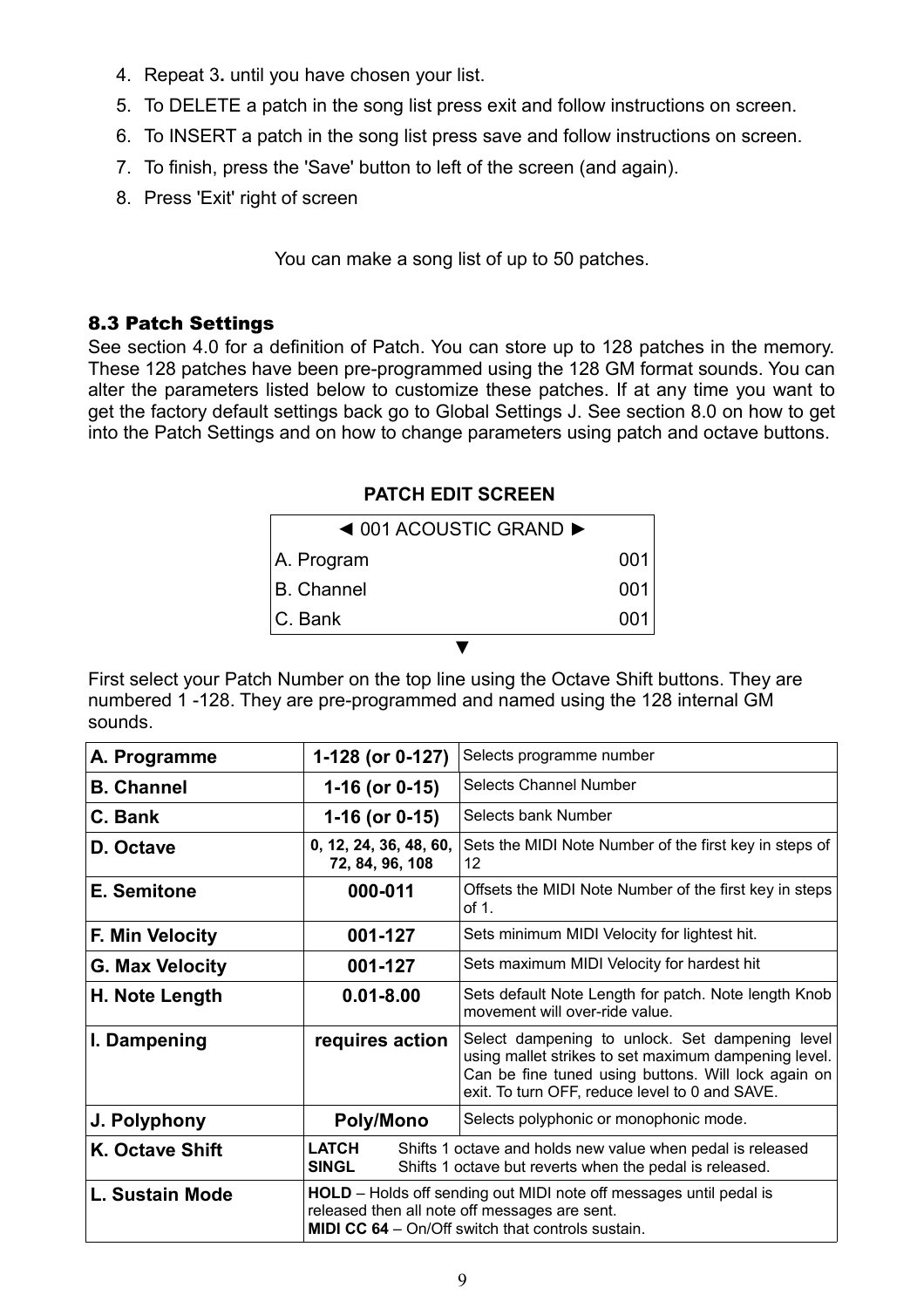| internal sounds)           | (only HOLD works with MIDI CC 66 - Only holds notes that were 'On' when the pedal was pressed.<br>Use it to 'hold' chords and play melodies over the held chord.<br>MIDI CC 69 - Notes fade out according to their release parameter rather<br>than when the pedal is released. |                                                                                                                                                                                              |  |
|----------------------------|---------------------------------------------------------------------------------------------------------------------------------------------------------------------------------------------------------------------------------------------------------------------------------|----------------------------------------------------------------------------------------------------------------------------------------------------------------------------------------------|--|
| <b>M. Overlay Mode</b>     | <b>ON/OFF</b><br>Turns the instrument overlay on or off                                                                                                                                                                                                                         |                                                                                                                                                                                              |  |
| <b>N. Overlay Settings</b> | Goes to Overlay Settings screen below.                                                                                                                                                                                                                                          |                                                                                                                                                                                              |  |
| A. Bottom key              | Strike a key to set the bottom limit of instrument overlay.                                                                                                                                                                                                                     |                                                                                                                                                                                              |  |
| <b>B.</b> Top Key          |                                                                                                                                                                                                                                                                                 | Strike a key to set the top limit of instrument overlay.                                                                                                                                     |  |
| C. Program                 | 1-128 (0-127)                                                                                                                                                                                                                                                                   |                                                                                                                                                                                              |  |
| D. Channel                 | $1-16$ $(0-15)$                                                                                                                                                                                                                                                                 |                                                                                                                                                                                              |  |
| E. Note Length             | 0.01-8.00 Sets default Note Length for overlay.                                                                                                                                                                                                                                 |                                                                                                                                                                                              |  |
| F. Bank                    | $1-16$ $(0-15)$                                                                                                                                                                                                                                                                 |                                                                                                                                                                                              |  |
| G. Octave                  | 0, 12, 24, 36, 48, 60, 72, 84, 96, 108<br>Set the starting MIDI Note Number of the 'bottom limit' in steps of 12                                                                                                                                                                |                                                                                                                                                                                              |  |
| H. Semi-tone               | 0-11 Offset the starting MIDI Note Number of the 'bottom limit' in steps of 1.                                                                                                                                                                                                  |                                                                                                                                                                                              |  |
| I. Layer Type              | <b>OFF</b> - dead zone – the overlay area does not send MIDI messages                                                                                                                                                                                                           |                                                                                                                                                                                              |  |
|                            | <b>COMB</b> - instrument will output two 'note on' messages (layered)                                                                                                                                                                                                           |                                                                                                                                                                                              |  |
|                            | <b>EXCL-</b> instrument will only output Overlay MIDI 'note on' messages (split keyboard)                                                                                                                                                                                       |                                                                                                                                                                                              |  |
| <b>O. Patch Name</b>       | ACOUSTIC<br><b>GRAND</b><br><b>PIANO</b>                                                                                                                                                                                                                                        | Spells out Patch name using patch and octave shift<br>buttons by scrolling through A-Z, blank space, 0-9,<br>blank space, a-z, blank space, various symbols,<br>blank space and back to A-Z. |  |

### 8.4 Patch Template

This is a template for copying changes to multiple patches such as transposing all your patches to a different key or setting minimum velocity. It is the same list as the for patch settings. **1.** Select the item in the list you want to change using the up/down patch buttons. **2.** Select your change using the left/right octave shift buttons. **3.** Press SAVE (if you have gone into a second screen such as for jack inputs press exit first to get back to main patch template screen) and follow the instructions – select ALL to change all 128 patches or select SELECTED and choose patches using up/down arrows and left/right arrows △ 4. Press SAVE and then a fresh template screen will appear. **5.** Make another change or EXIT into Performance Mode.

## 9.0 The Noise Threshold

This is the threshold at which the instrument will trigger - a sound will be heard or the blue LED will flash. So that even the gentlest strikes produce a sound we have set the noise threshold at 7**.** You may want this lower for finger playing. Or this may be too sensitive for some players. In electrically 'noisy environments' on stage or when taking sounds from an 'electrically noisy' laptop the instrument may pick up unwanted external influence and the blue LED will flash randomly. Just raise the threshold a notch or two to remedy. You can find this setting in Global Settings D. If you don't like the new setting repeat the process.

## 10.0 Different Ways of Manipulating Your Sound Volume.

- 1. Turn the sensitivity knob up to increase volume (affects the instrument Globally)
- 2. You could use a volume pedal between sound source and amplification.
- 3. Raise minimum volume in your patch setting F. Min Velocity so that your sound makes an entrance even if you have hit too softly (useful in theatre/ensemble work).
- 4. Lower maximum volume in your patch setting G. Max Velocity so that your sound won't be too loud even if you have hit too hard (useful in theatre/ensemble work).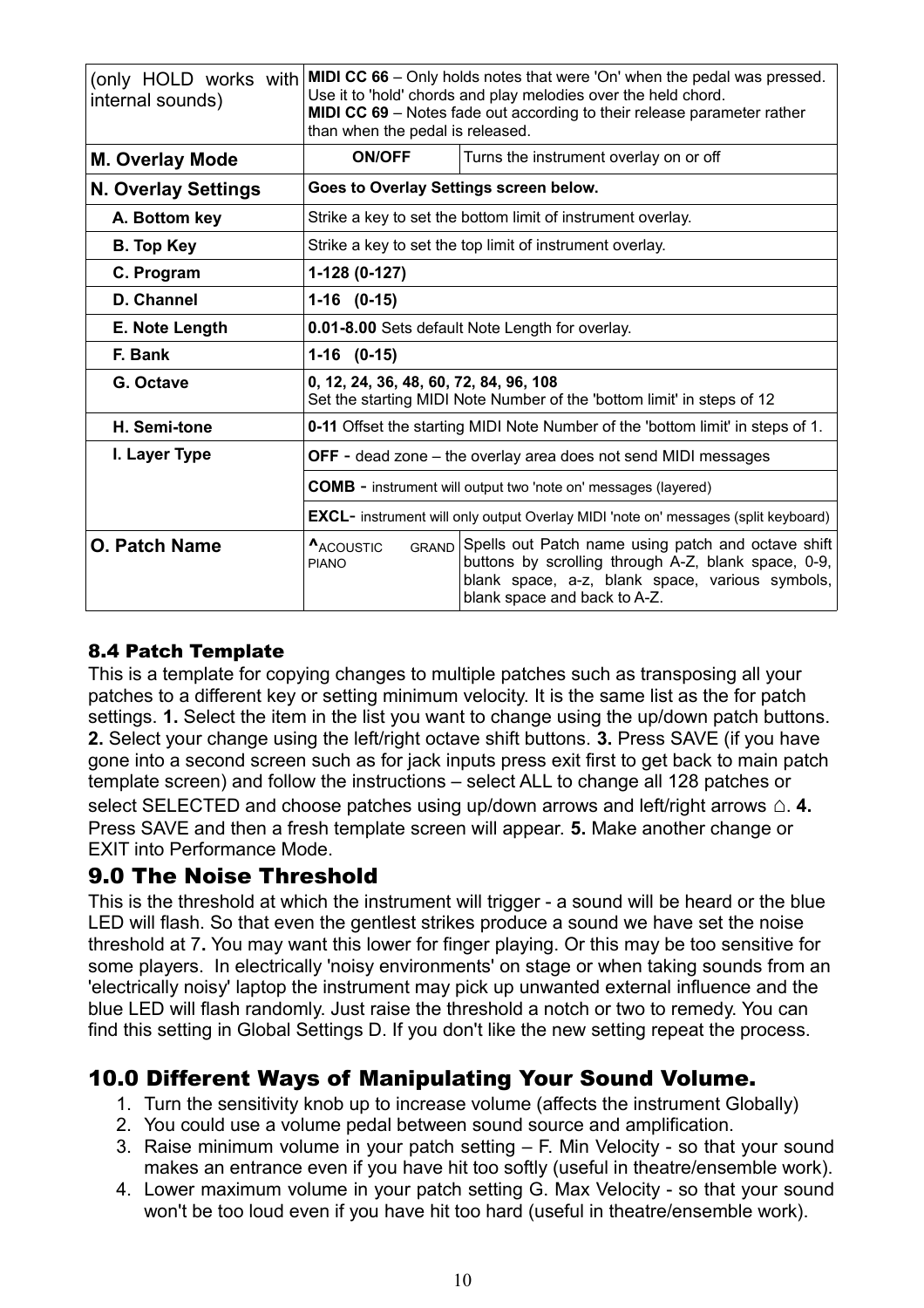## 11.0 Internal Sounds

You can access the internal sounds either through the headphone socket or through the line out to amplification. There is no direct volume knob. The left hand Jack is designed for headphones and the right hand for line out or to amplification. The headphone output is approximately twice as loud as the line out.

The following sounds are accessed from Midi Program numbers 1-128 (0-127) and Midi Channel Numbers 1-9 and 11-16. Midi Channel 10 is reserved for a set of percussion sounds. The numbers should refer to the numbers on the display. If this is out by one then see **8.1 B.** to change the display numbering.

| <b>Piano</b>                               |                                              |
|--------------------------------------------|----------------------------------------------|
| 1. Acoustic Grand Piano                    | 5. Electric Piano 1                          |
| 2. Bright Acoustic Piano                   | 6. Electric Piano 2                          |
| 3. Electric Grand Piano                    | 7. Harpsicord                                |
| 4. Honkey-tonk Piano                       | 8. Clavinet                                  |
| <b>Chromatic Percussion</b>                |                                              |
| 9. Celesta                                 | 13. Marimba                                  |
| 10. Glockenspiel                           | 14. Xylophone                                |
| 11. Music Box                              | 15. Tubular Bells                            |
| 12. Vibraphone                             | 16. Dulcimer                                 |
| Organ                                      |                                              |
| 17. Drawbar Organ                          | 21. Reed Organ                               |
| 18. Percussive Organ                       | 22. Accordion                                |
| 19. Rock Organ                             | 23. Harmonica                                |
| 20. Church Organ                           | 24. Tango Accordion                          |
| Guitar                                     |                                              |
| 25. Acoustic Guitar (Nylon)                | 29. Electric Guitar (Muted)                  |
| 26. Acoustic Guitar (Steel)                | 30. Overdrive Guitar                         |
| 27. Electric Guitar (Jazz)                 | 31. Distortion Guitar                        |
| 28. Electric Guitar (Clean)                | 32. Guitar Harmonics                         |
| <b>Bass</b>                                |                                              |
| 33. Acoustic Bass                          | 37. Slap Bass 1                              |
| 34. Electric Bass (Finger)                 | 38. Slap Bass 2                              |
| 35. Electric Bass (Pick)                   | 39. Synth Bass 1                             |
| 36. Fretless Bass                          | 40. Synth Bass 2                             |
| <b>Strings</b>                             |                                              |
| 41. Violin                                 | 45. Tremolo (Strings)                        |
| 42. Viola                                  | 46. Pizzicato (Strings)                      |
| 43. Cello                                  | 47. Orchestral Harp                          |
| 44. Contrabass                             | 48. Timpani                                  |
| <b>Ensemble</b>                            |                                              |
| 49. String Ensemble 1                      | 53. Choir Aahs                               |
| <b>String Ensemble 2</b><br>50.            |                                              |
|                                            | 54.<br><b>Voice Oohs</b>                     |
| 51.<br><b>Synth Strings 1</b>              | 55.<br><b>Synth Choir</b>                    |
| <b>Synth Strings 2</b><br>52.              | Orchestra Hit<br>56.                         |
| <b>Brass</b>                               |                                              |
| 57.<br><b>Trumpet</b>                      | 61. French Horn                              |
| 58.<br>Trombone                            | 62.<br><b>Brass Section</b>                  |
| 59.<br>Tuba<br>60.<br><b>Muted Trumpet</b> | 63.<br>Synth Brass 1<br>Synth Brass 2<br>64. |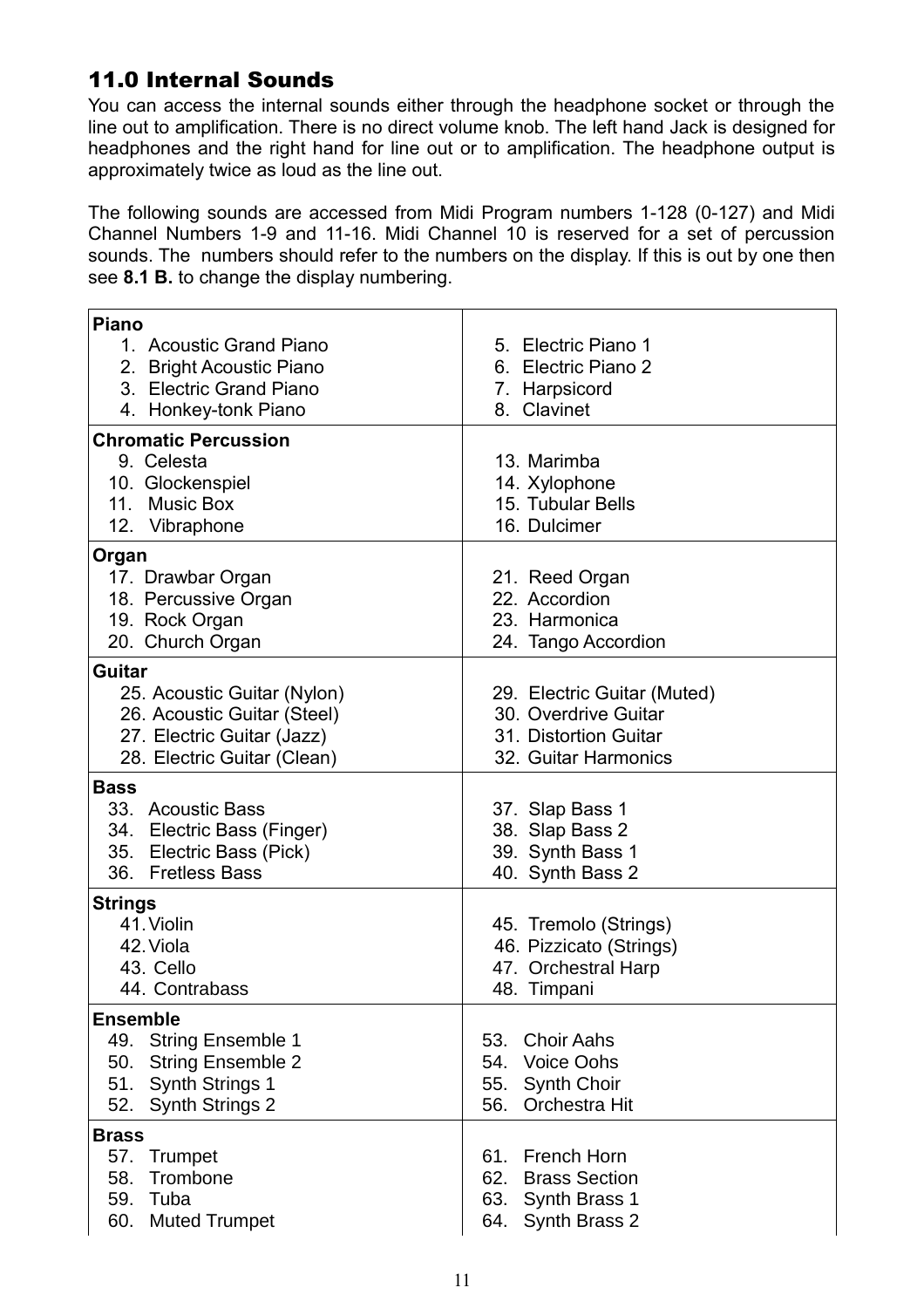| <b>Reed</b>                                  |                                            |
|----------------------------------------------|--------------------------------------------|
| 65.<br>Soprano Sax<br>66. Alto Sax           | 69. Oboe                                   |
| 67. Tenor Sax                                | 70. English Horn<br>71. Bassoon            |
| 68. Baritone Sax                             | 72. Clarinet                               |
|                                              |                                            |
| <b>Pipe</b>                                  |                                            |
| 73. Piccolo<br>74. Flute                     | 77. Blown Bottle<br>78. Shakuhachi         |
| 75. Recorder                                 | 79. Whistle                                |
| 76. Pan Flute                                | 80. Ocarina                                |
|                                              |                                            |
| <b>Synth Lead</b>                            |                                            |
| 81. Lead 1 (Square)<br>82. Lead 2 (Sawtooth) | 85. Lead 5 (Charang)<br>86. Lead 6 (Voice) |
| 83. Lead 3 (Calliope)                        | 87. Lead 7 (Fifths)                        |
| 84. Lead 4 (Chiff                            | 88. Lead 8 (Bass + Lead)                   |
|                                              |                                            |
| <b>Synth Pad</b><br>89. Pad 1 (New age)      | 93. Pad 5 (Bowed)                          |
| 90. Pad 2 (Warm)                             | 94. Pad 6 (Metallic)                       |
| 91. Pad 3 (Polysynth)                        | 95. Pad 7 (Halo)                           |
| 92. Pad 4 (Choir)                            | 96. Pad 8 (Sweep)                          |
| <b>Synth Effects</b>                         |                                            |
| 97. FX 1 (Rain)                              | 101. FX 5 (Brightness)                     |
| 98. FX 2 (Soundtrack                         | 102. FX 6 (Goblins)                        |
| 99. FX 1 (Crystal)                           | 103. FX 1 (Echoes)                         |
| 100.FX 1 (Atmosphere)                        | 104. FX 1 (Sci-Fi)                         |
| <b>Ethnic</b>                                |                                            |
| 105. Sitar                                   | 109. Kalimba                               |
| 106. Banjo                                   | 110. Bag pipe                              |
| 107. Shamisen                                | 111. Fiddle                                |
| 108. Koto                                    | 112. Shanai                                |
| <b>Percussive</b>                            |                                            |
| 113. Tinkle Bell                             | 117. Taiko Drum                            |
| 114.<br>Agogo                                | 118.<br><b>Melodic Tom</b>                 |
| <b>Steel Drums</b><br>115.                   | Synth Drum<br>119.                         |
| 116. Woodblock                               | Reverse Cymbal<br>120.                     |
| <b>Sound Effects</b>                         |                                            |
| 121.<br><b>Guitar Fret Noise</b>             | <b>Telephone Ring</b><br>125.              |
| 122. Breath Noise                            | Helicopter<br>126.                         |
| 123. Seashore                                | 127. Applause                              |
| 124. Bird Tweet                              | Gunshot<br>128.                            |

For **Channel 10** and any program number the following sounds are played when striking different keys. The numbers here refer to the note numbers where 60 is middle C.

35 Bass Drum 36 Bass Drum 1 37 Side Stick

38 Snare Drum 1 39 Hand Clap 40 Snare Drum 2<br>41 Low Floor Tom 42 Closed Hi Hat 43 High Floor Ton 44 Pedal Hi-Hat 45 Low Tom 46 Open Hi-Hat 50 High Tom 51 Ride Cymbal 1 52 Chinese Cymbal

41 Low Floor Tom 42 Closed Hi Hat 43 High Floor Tom 47 Low/Mid Tom 48 Hi/Mid Tom 49 Crash Cymbal 1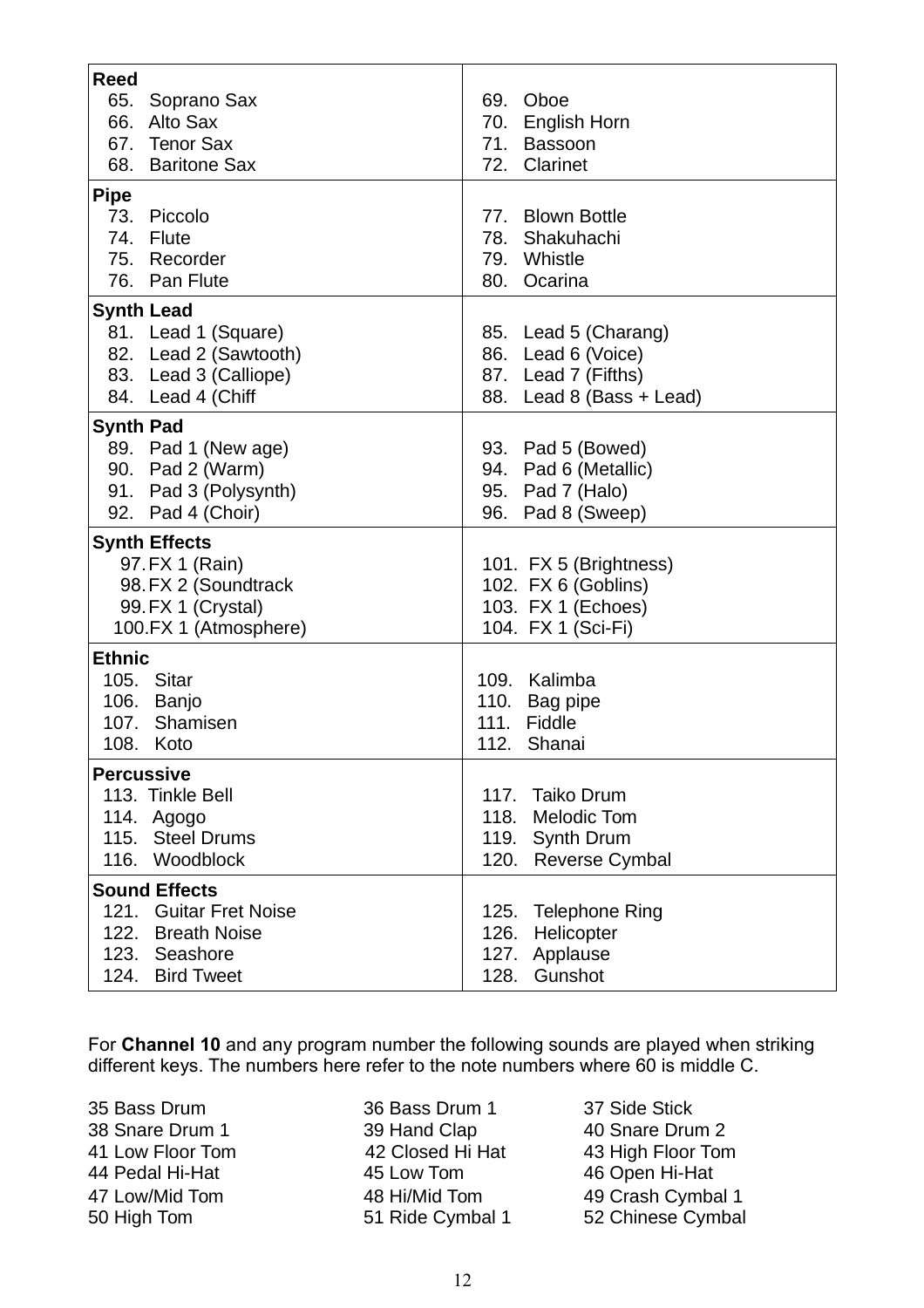53 Ride Bell 54 Tambourine 55 Splash Cymbal 56 Cowbell 57 Crash Cymbal 2 58 Vibraslap 59 Ride Cymbal 2 60 Hi Bongo 61 Low Bongo 62 Mute Hi Conga 63 Open Hi Conga 64 Low Conga 65 High Timbale 66 Low Timbale 67 High Agogo 68 Low Agogo 69 Cabasa 70 Maracas 71 Short Whistle 72 Long Whistle 73 Short Guiro 74 Long Guiro 75 Claves Claves 76 Hi Wood Block 77 Low Wood Block 78 Mute Cuica 79 Open Cuica 80 Mute Triangle 81 Open Triangle

- 
- 

## 12.0 How to Replace a Key

## Tools Required

'Pozi Drive' Screwdriver. Bit size PZ1 & referred to as cross head and a 7mm socket or spanner for M4 nuts.

## General Notes

Replacing a Key should take less than 20 minutes if you have carried out this operation before. This time can be reduced if you use a Pozi (PZ1) bit with a battery operated drill to remove & fix screws that hold the Bottom Panel. But only use a battery operated drill if you are proficient with using one. If using a battery powered drill take special care by engaging the bit properly & starting slowly with some end pressure to stop the bit slipping but also not too hard to damage the threads. Make sure not to over tighten the screws that hold the bottom cover and this means carrying out the final tightening of the screws by hand if necessary. If using a battery powered drill you will have to stop before the screws 'bottom out' i.e. slowing down well before then. You cannot rely on any torque limiter that comes with the drill. Hand tightening means just 'nipping up' the screws.

## **Description**

1/ Find a suitable area to carry out the task. You can set up on a fine carpet if the carpet is clean (so as not to scratch the wooden bars when resting on the carpet). If the floor does not have a suitable carpet then use cloth 120cm x 30cm (48" x 12") minimum. Or you can work on a table top with a table cloth.

2/ Now place the Xylosynth upside down onto the work area.

3/ Undo & remove, with the battery powered drill if you if you are able to, all cross head screws securing the bottom panel. Make a note of the two (or 3 on a 4/5 octave) types of screw so you can replace them correctly.

4/ Lift off bottom panel.

5/ Locate the key to be replaced. Gently pull off the white plastic housing after releasing the springy plastic clip holding it in place. Now undo & remove the two nuts and crinkle washers.

6/ To remove the Key you will need to do two operations at once. Get your hand under the Key to be removed & work the Key out with your other hand. You may find this operation easier if you are able to raise the instrument onto its front or back edge. You may need to coax the connector housing through the hole. Take care not to pull the wires unduly.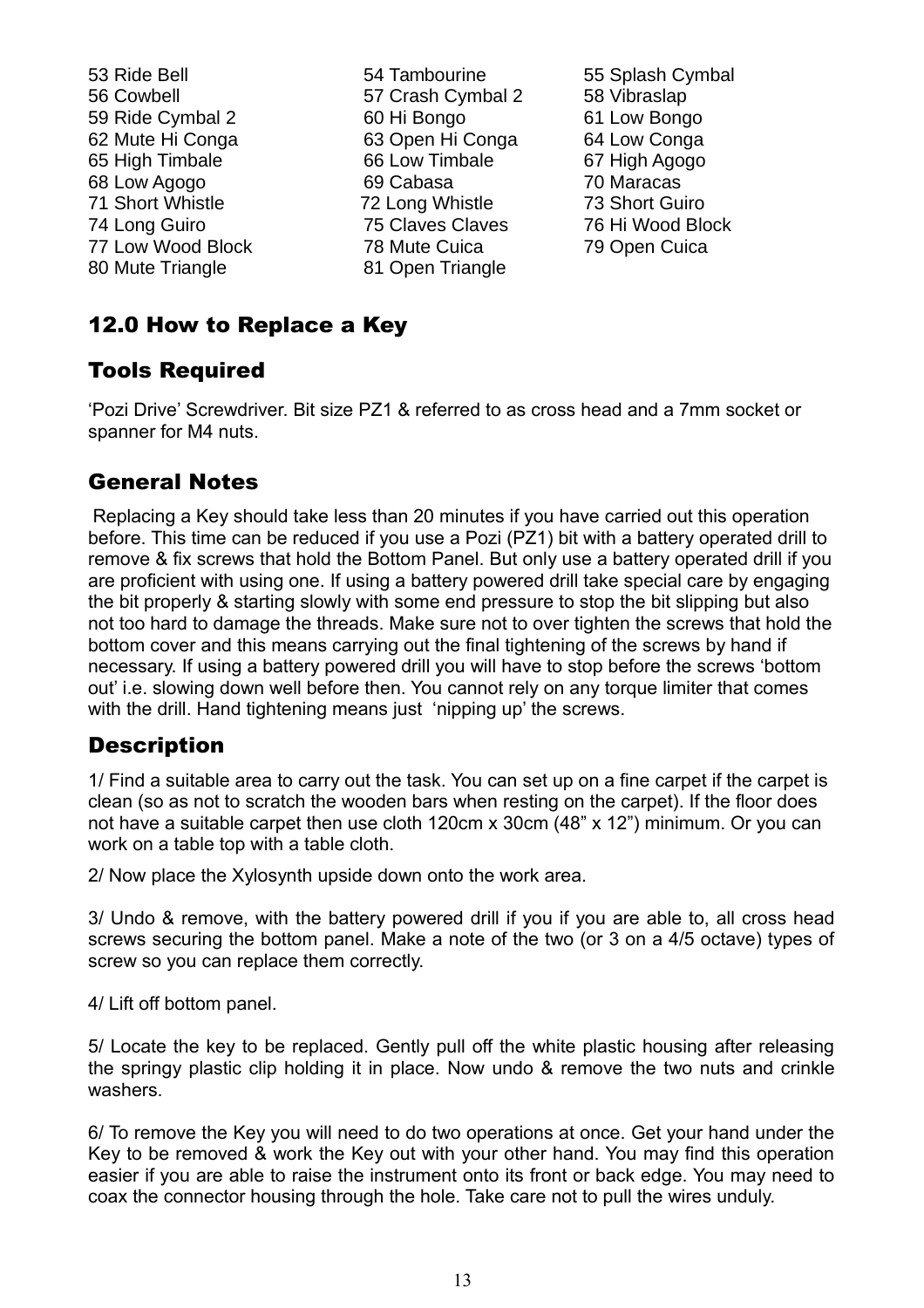7/ Re assembly is the opposite process but concern yourself with the points below as well as the general notes at the top. When putting the new Key in be careful not to trap any wires coming from the Key. Compare the wire loop with keys nearby as they should all be the same. Also you can test this before putting the crinkle washers & nuts by moving the wires into & out of the hole noticing that they are free to move. If not tease the wires so that they become free. Now place and tighten up the nuts so the crinkle washers grip into the circuit board and Aluminium but do not over tighten to completely flatten the crinkle washers. Clean with tissue or cloth the two gold plated pins of the connector block to remove any grease/oil that may have come from your fingers prior to pushing the the key connector housing back onto the block. The housing only fits on one way. Place the bottom cover back on and place and tighten a couple of screws in the Holes. Carefully tighten the screws. Then turn the Xylosynth the correct way up and test the key to see if it working properly. You can just look at the Blue LED and tap the key when the power lead is plugged in. If OK then put the remaining screws into the bottom cover.

## 13.0 General Care

Make sure that the mallets you use are clean with no grit as this will scratch the surfaces. The Birch surfaces are coated with a hard polyurethane varnish that should last for years. The Bubinga keys can be re-varnished using **Rustins Danish Oil** if necessary. It is strongly advisable not to subject the Bubinga keys to sudden changes in temperature. If you have to leave your instrument in a large auditorium over night we strongly advise you insulate the keys by placing a thick padded cover over them (maybe a soft bag you have for the instrument) or putting the whole instrument into a flight case. Never leave next to a radiator. Do not store vertically for long periods unless in a flight case. Preferably store flat to avoid key disturbance.

## 14.0 Physical Specifications

|                 | 3 Octave                 |
|-----------------|--------------------------|
| Overall Length: | 1228mm $(48\frac{1}{2})$ |
| Height:         | 82mm $(3\frac{1}{4})$    |
| Depth:          | 360mm (14%")             |
| Weight:         | 10Kg (22lb)              |
| Keys:           | 37                       |

## 15.0 How to Contact Us

We are a small and friendly electronic percussion company and we will help in any way we can with any queries. You are never more than a phone call or e-mail away from expert advice and in our experience 99% of problems can be solved this way. If something more urgent happens we can help you assess the problem and find the best way forward as quickly as possible.

| Telephone:           | +44 (0) 116-255 6225                                                         |
|----------------------|------------------------------------------------------------------------------|
| e-mail:              | info@wernick.net                                                             |
| URL:                 | htttp://www.wernick.net                                                      |
| <b>Contact Name:</b> | Will Wernick, Julie-Ellen John                                               |
| <b>Patents:</b>      | United States 5854436<br>UK & France (EP) 0732683<br><b>Germany 69610518</b> |

© Wernick Musical Instruments 2005 All Rights Reserved All Specifications in this manual are subject to change without notification